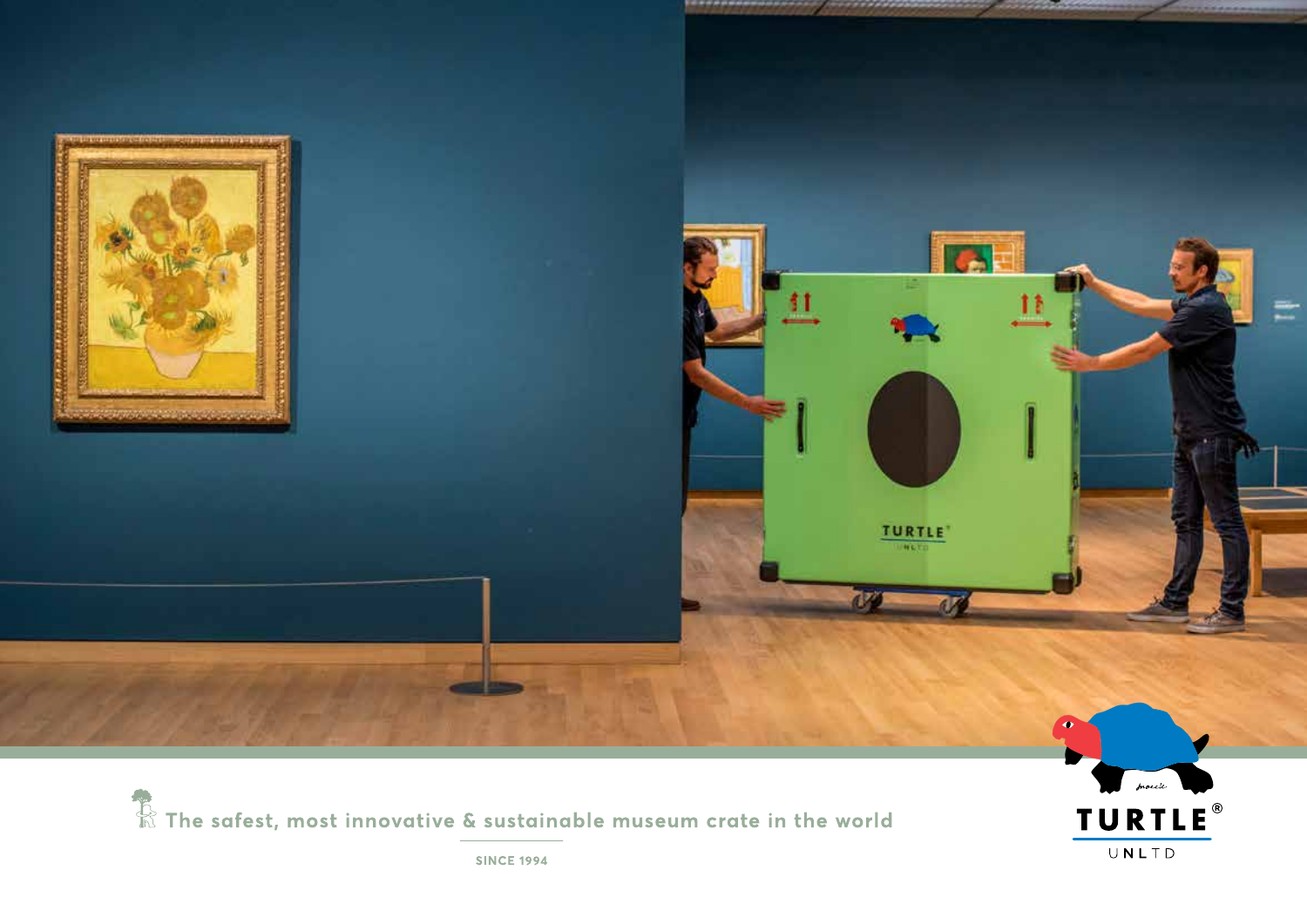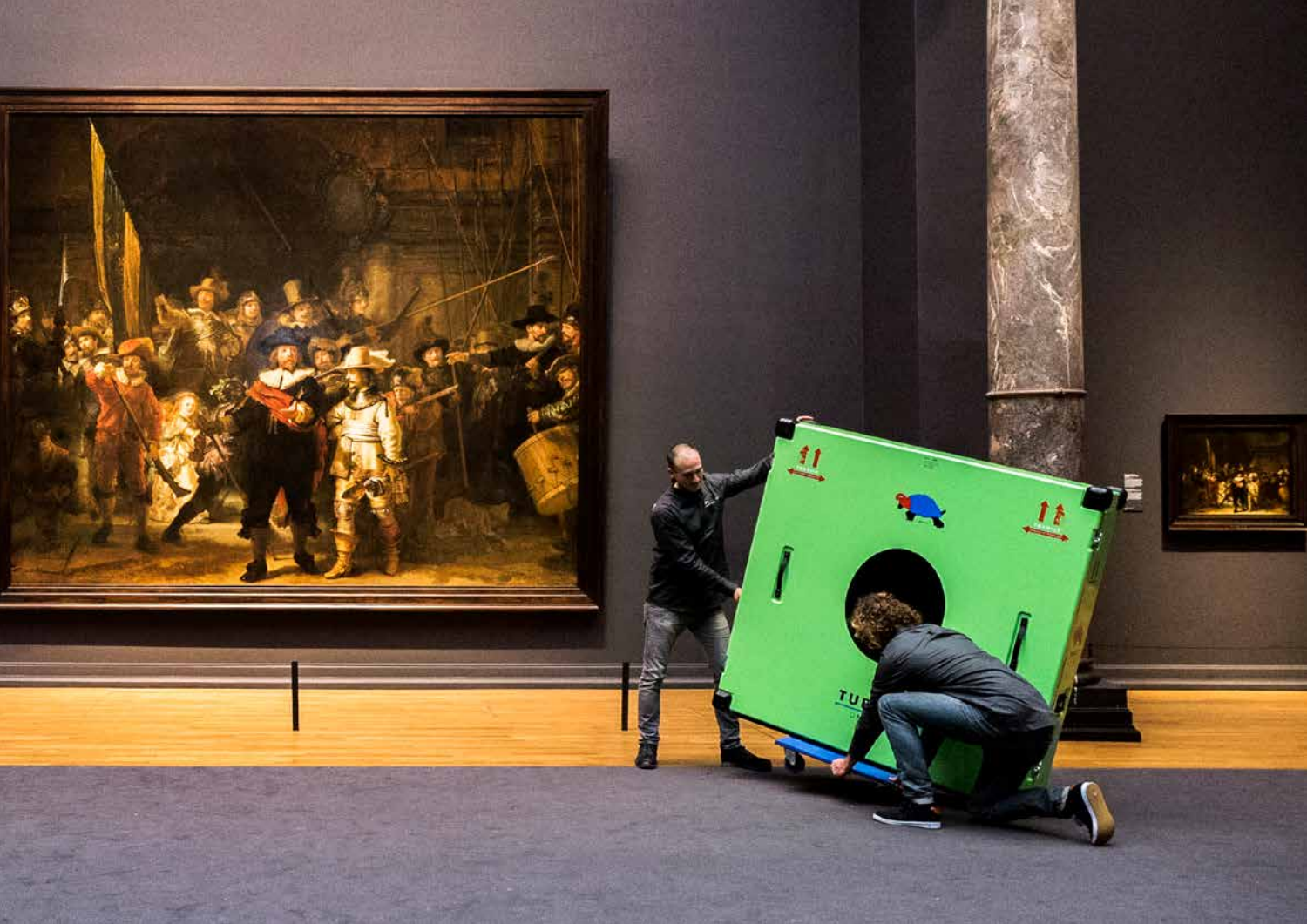



transportation of valuable artworks. Through years of innovation, Turtle has been developed to an unrivaled level. As a result of the collaboration with our respected partners, Turtle is now available worldwide.

## The safest, most innovative & sustainable museum crate in the world is now available worldwide

Turtle brings the standard of fine art packaging to its highest level. The protection that Turtle provides against even the smallest variations in relative humidity and temperature is unequaled, and the customized internal technology of this crate results in an unsurpassed absorption of both shock and vibration.

Since 1994 Turtle has been used by museums across the globe for the safe Turtle is the most sustainable climate crate available on the market today. The expected lifespan of a Turtle is at least 20 years, which provides the most efficient rental capacity available and an effective way for museums to reduce their ecological footprint.

## Trust Turtle to look after your artwork

Turtle can now also be your solution for shipping high-end art. Find out about the possibilities in your country through our worldwide network of partners: Masterpiece (USA), Constantine (UK), Møbeltransport (Scandinavia), Global (Australia, New Zealand and Singapore) and Hizkia van Kralingen (Benelux).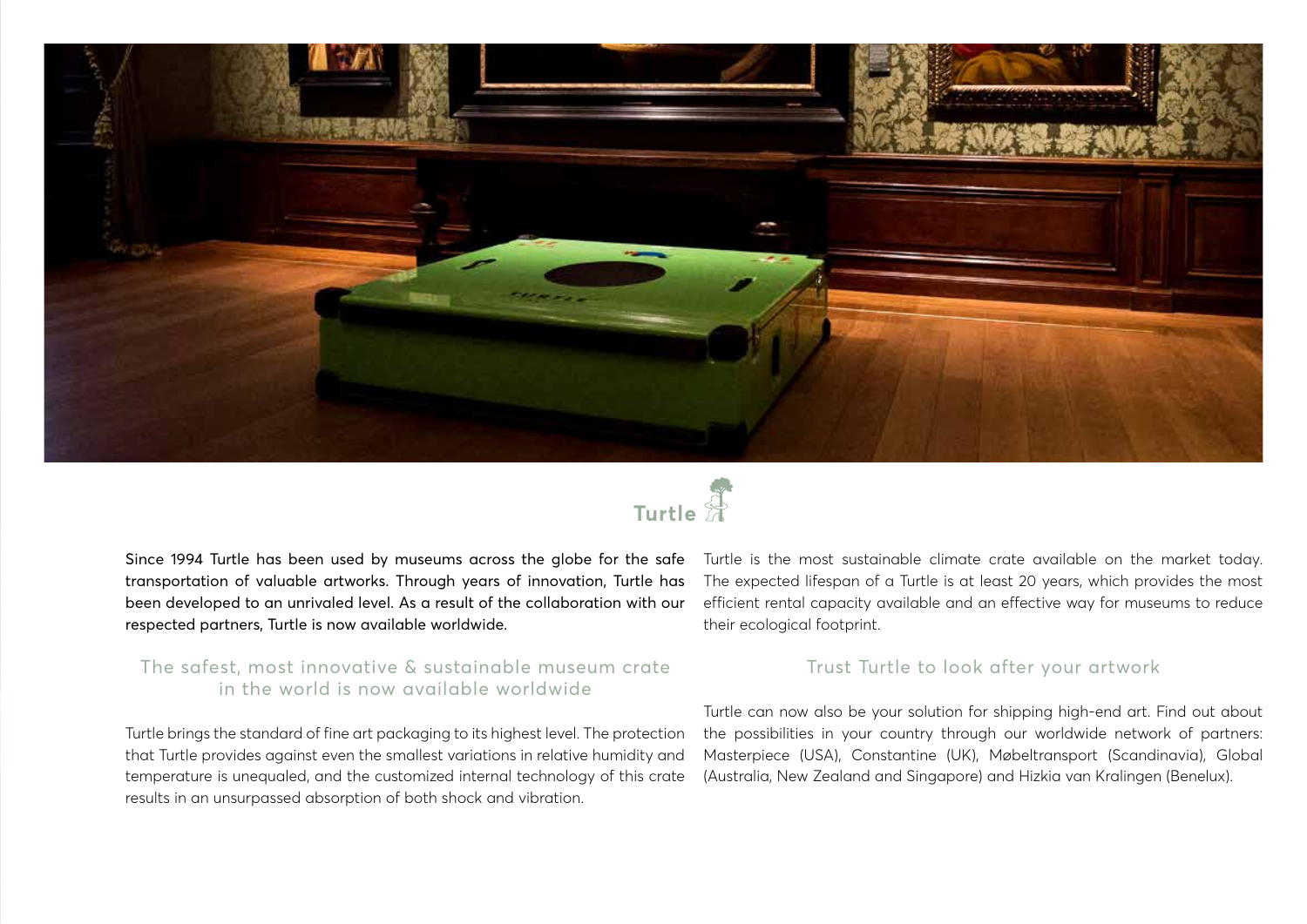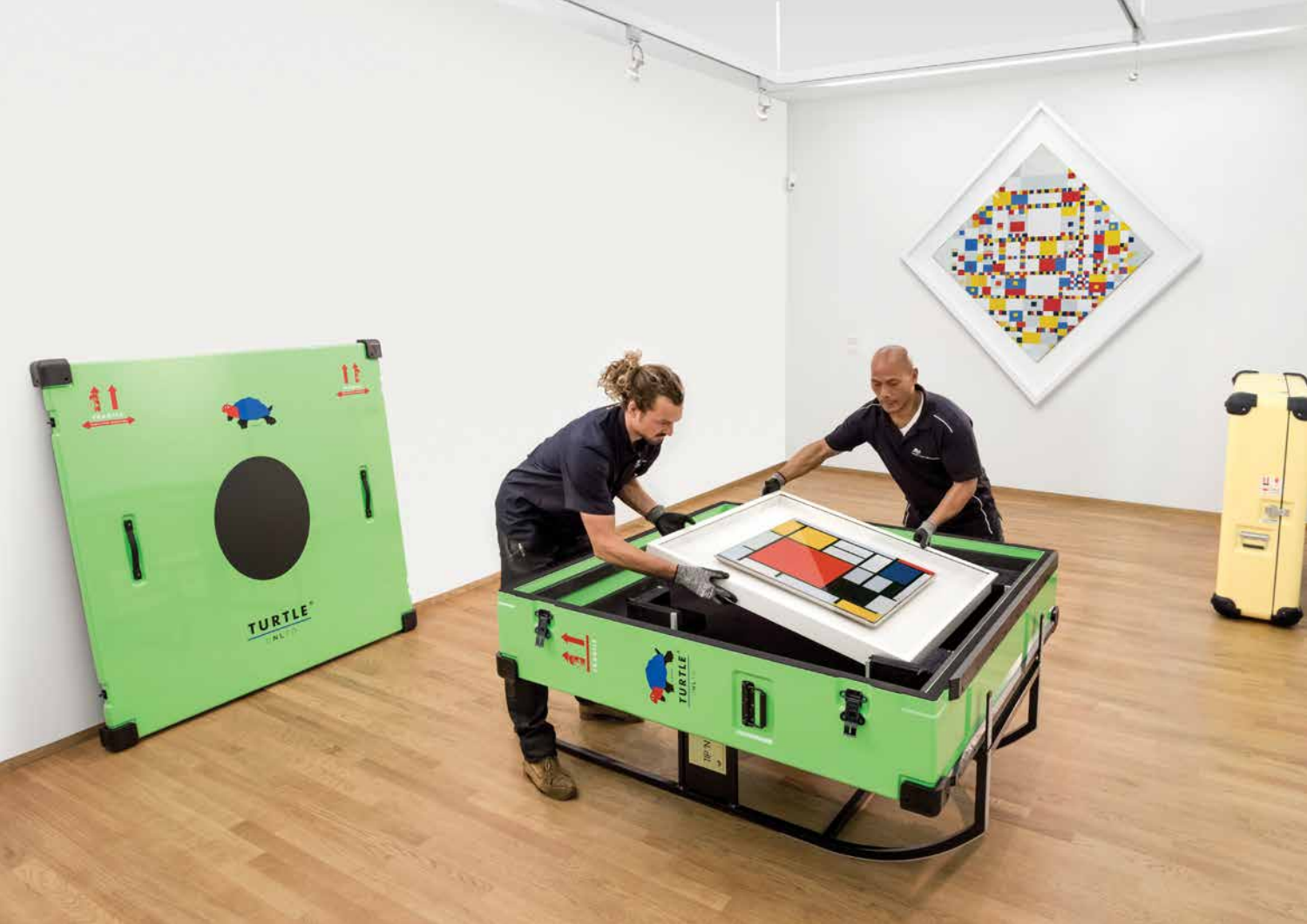# **Turtle uNLtd test results on temperature and humidity**

# DRAFT CONTRACTOR CONTRACTOR

#### **5. Test results**

#### **5.1 Temperature test +20°C to +30°C**  de de la companya de la companya de la companya de la companya de la companya de la companya de la companya de<br>Desenvolver de la companya de la companya de la companya de la companya de la companya de la companya de la co

To simulate the packing of the Turtle boxes in the museum (conditioned room temperature of 20°C In simulate the packing of the Turtle boxes in the museum (conditioned foom temperature of 20 C<br>and 50% RH) and then shipping of the Turtle boxes worldwide (controlled conditions, but short spikes are possible), a temperature test starting at +20°C up to +30°C is performed.<br>**Distances** 

#### **5.2 Temperature test +20°C to +10°C**

To simulate the packing of the Turtle boxes in the museum (conditioned room temperature of 20°C To simulate the packing of the Turtle boxes in the museum (conditioned room temperature of 20°C<br>and 50% RH) and then shipping of the Turtle boxes worldwide (controlled conditions, but short spikes are possible), a temperature test starting at +20°C down to +10°C is performed.

#### **5.3 Climate test 50% RH to 70% RH**

During worldwide transport the relative humidity conditions differ. To research the influence of<br>changing humidity conditions on the Turtle box, more specific, the painting inside the Turtle box, a **5.3 Climate test 50% RH to 70% RH**  During worldwide transport the relative humidity conditions differ. To research the influence of climate test with increasing relative humidity (from 50% RH up to 70% RH) is performed.



#### $22^{\circ}$ C | 1.5 | 3.5 |  $\frac{26^{\circ}C}{28^{\circ}C}$  5,0  $20C$   $0,0$   $25,0$  $30^{\circ}$  conditions on the Turtle box, more specific, the painting inside the painting inside the Turtle box, and a specific, the painting installation of Turtle box, and a specific, the painting installation of Turtle bo  $T_{\rm max}$  and data of the temperature temperature temperature temperature temperature temperature temperature temperature temperature temperature temperature temperature temperature temperature temperature temperature temp 22°C 1,5 3,5 24°C 3,0 8,0  $26^\circ C$  $T_{\rm max}$  and data of the temperature temperature temperature temperature temperature temperature temperature temperature temperature temperature temperature temperature temperature temperature temperature temperature temp 13.5  $23.0$ 30°C 21,5 >48,0

|                | Turtle box yellow | Turtle box green |
|----------------|-------------------|------------------|
| Reached        | After  hours      | After  hours     |
| $20^{\circ}$ C | 0,0               | 0,0              |
| $18^{\circ}$ C | 1,5               | 5,5              |
| $16^{\circ}$ C | 3,3               | 10,0             |
| $14^{\circ}$ C | 5,0               | 15,5             |
| $12^{\circ}$ C | 8,5               | 25,0             |
| $10^{\circ}$ C | 20,0              | >48,0            |

|         | Turtle box yellow | Turtle box green |
|---------|-------------------|------------------|
| Reached | After  hours      | After  hours     |
| 50% RH  | 0,0               | 0,0              |
| 52% RH  | 0,0               | 0,0              |
| 54% RH  | 0, 5              | 0,5              |
| 56% RH  | 1,0               | 6,5              |
| 58% RH  | 5,5               | >48,0            |
| 60% RH  | 37,5              | >48,0            |

### Vibration

To investigate the influence of vibration on the Turtle boxes, a sine sweep from 3 Hz to 200 Hz at 0,5 G is performed. These frequencies are chosen because they are most likely to occur during regular truck and air transport.

| Turtle box vellow  | Turtle box, green. | Turtle box, green. |
|--------------------|--------------------|--------------------|
|                    | standard corners   | thicker corners    |
| 2.35 G @ 31 Hz     | 1.13 G @ 49 Hz     | 1.19 G @ 24.5 Hz   |
| Amplification of 5 | Amplification of 2 | Amplification of 2 |

The amplification of the Turtle box green is 2, against the amplification of 5 of the Turtle box yellow. The Turtle box green performed much better on the vibration.

## **2.2 Conclusions**  Temperature conditions

vibration and drop.

are possible), two temperature tests are performed: one up to 30°C and one down to 10°C. To simulate the packing of the Turtle boxes in the museum (conditioned room temperature of 20°C and 50% RH) and then shipping of the Turtle boxes worldwide (controlled conditions, but short spikes

| Reached         | Turtle box vellow | Turtle box green |
|-----------------|-------------------|------------------|
| $+30^{\circ}$ C | After 21.5 hours  | After >48 hours  |
| $+10^{\circ}$ C | After 20.0 hours  | After >48 hours  |

The Turtle box green performed twice as good as the Turtle box yellow.

#### Humidity conditions

During worldwide transport the relative humidity conditions differ. To research the influence of changing humidity conditions on the Turtle box, more specific, the painting inside the Turtle box, a climate test with increasing relative humidity (from 50% RH to 70% RH) is performed.

| Reached | Turtle box vellow | Turtle box green |
|---------|-------------------|------------------|
| 60% RH  | After 37.5 hours  | After >48 hours  |

The Turtle box green performed better than the Turtle box yellow.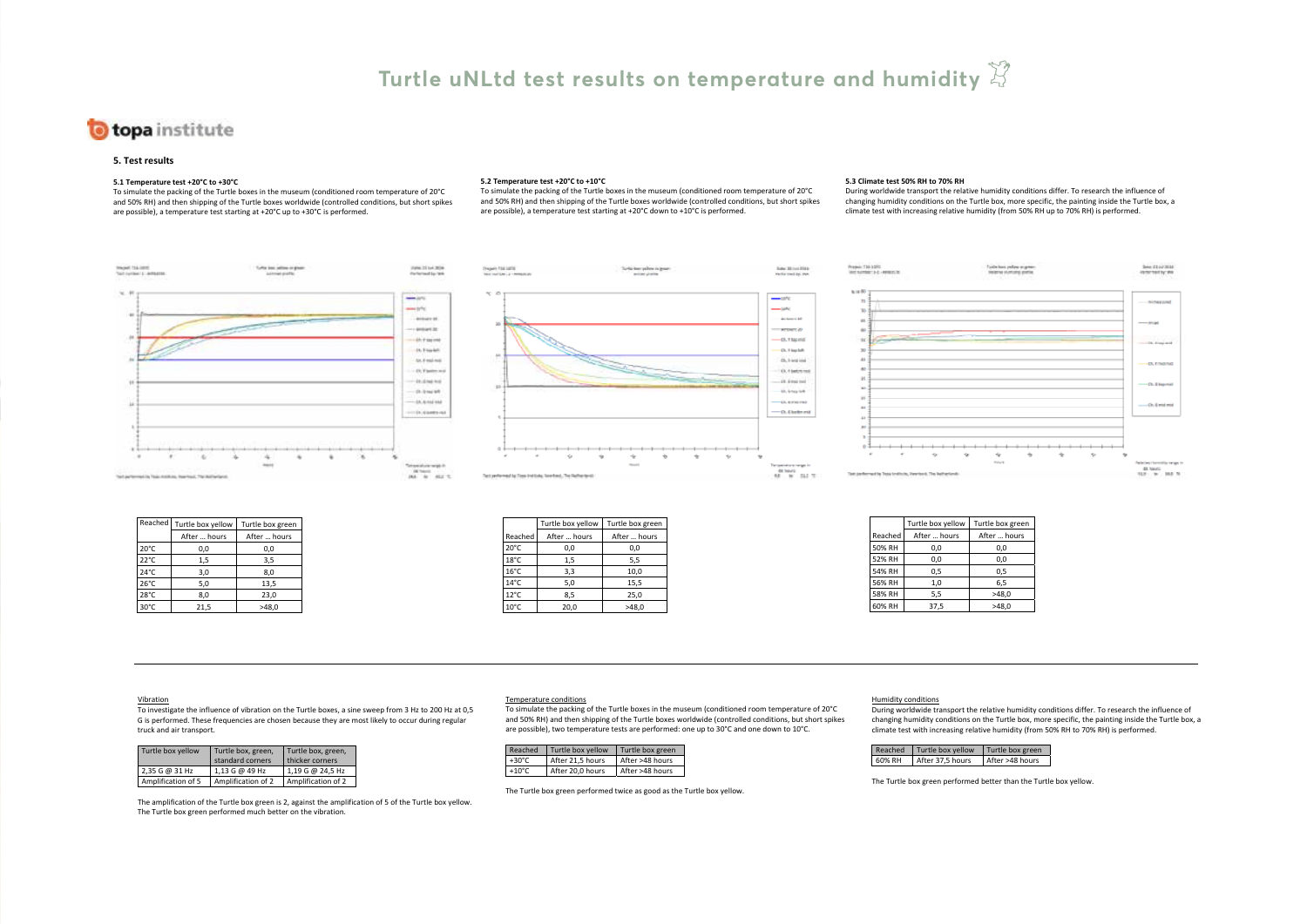

# FRAGILE

RIDE/FLIGHT DIRECTION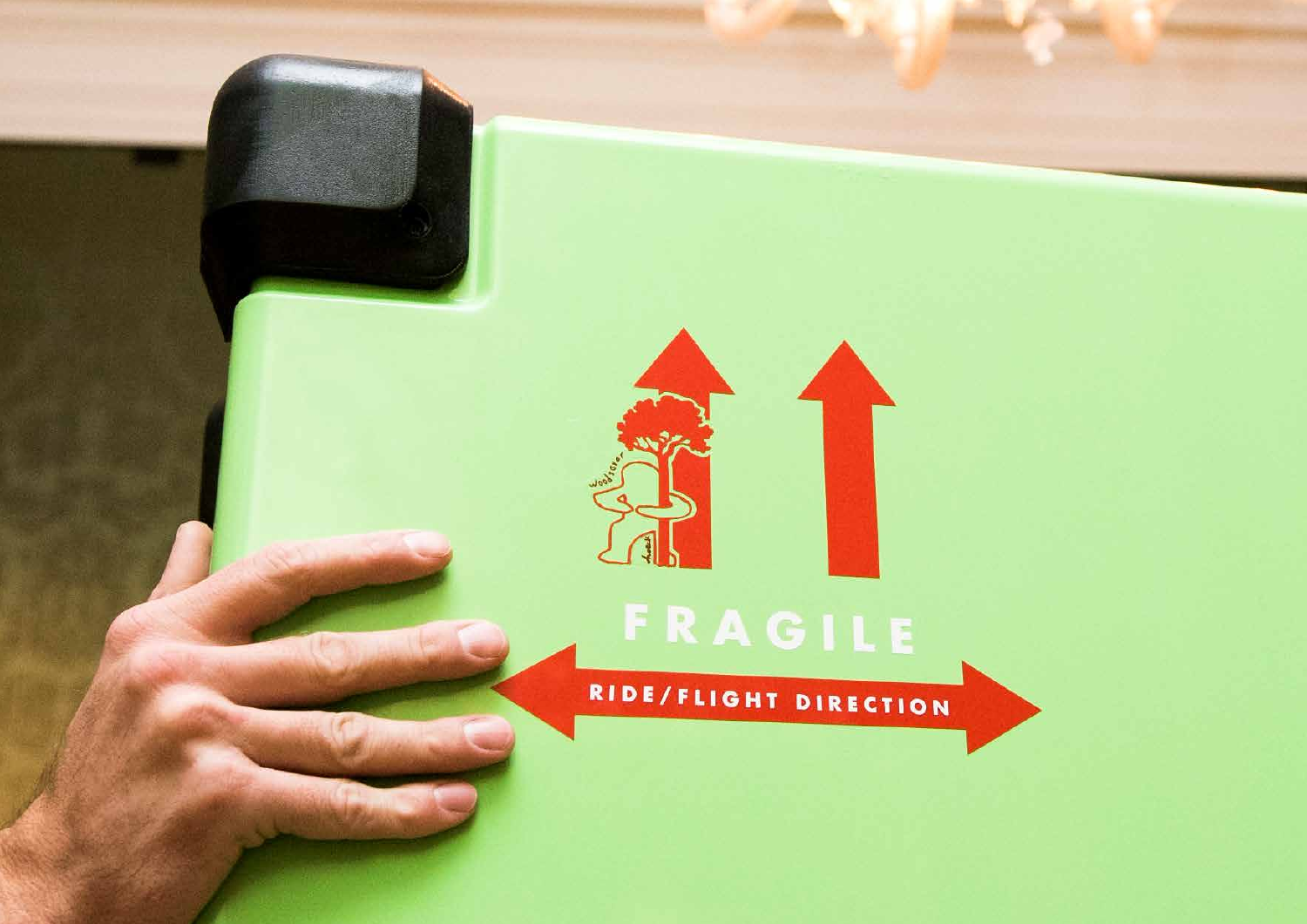

The measured results show that where the stimulus remains equal, the middle point of the canvas of the painting vibrates, when it's packed inside the Turtle crate, with only 50% of the vibrational amplitude which occurs when it's packed inside the conventional wooden crate.

# **Turtle uNLtd test results on shock and vibrations**

In the latest Restauro magazine of October 2018 'The safe transport of works of art and cultural artefacts' the effectiveness of Turtle against impact and vibration was investigated and tested by the independent vibration-stress expert Dr. Kracht Vibration Management.

It is crucial to ensure stable climatic conditions during the entire process of transport. Super-sensitive sensors were used to monitor the crates' reactions to fluctuations in environmental conditions.

But why does a painting inside a Turtle crate vibrate only half so much as one packed inside a wooden climate crate? Information about this is provided by the experimental modal analysis using approx. 170 measuring points on both cases. The reasons for the Turtle crate's offering lower transfer-factors and thus better preserving the painting from vibrations during transport lie in the structure

of the crate and the materials used to make it. These latter lead to a greater degree of rigidity than is found in the wooden crate and thus to an augmented attenuation. The greater weight of the Turtle crate also contributes significantly to the vibration-reduction.

The analyses confirm that not only does the latest development on the market, the Turtle uNLtd, "save the lives" of 40 trees per wooden crate the vibrations undergone by a painting packed inside a Turtle uNLtd amount to only 50% of those undergone by the same painting when packed inside a wooden climate crate. Moreover, the Turtle uNLtd maintains climatic conditions in its interior constant for 48 hours. The Turtle uNLtd thus sets the current standard for the physics-dynamic performance of painting transport crates.

For more test results please visit: www.turtlebox.com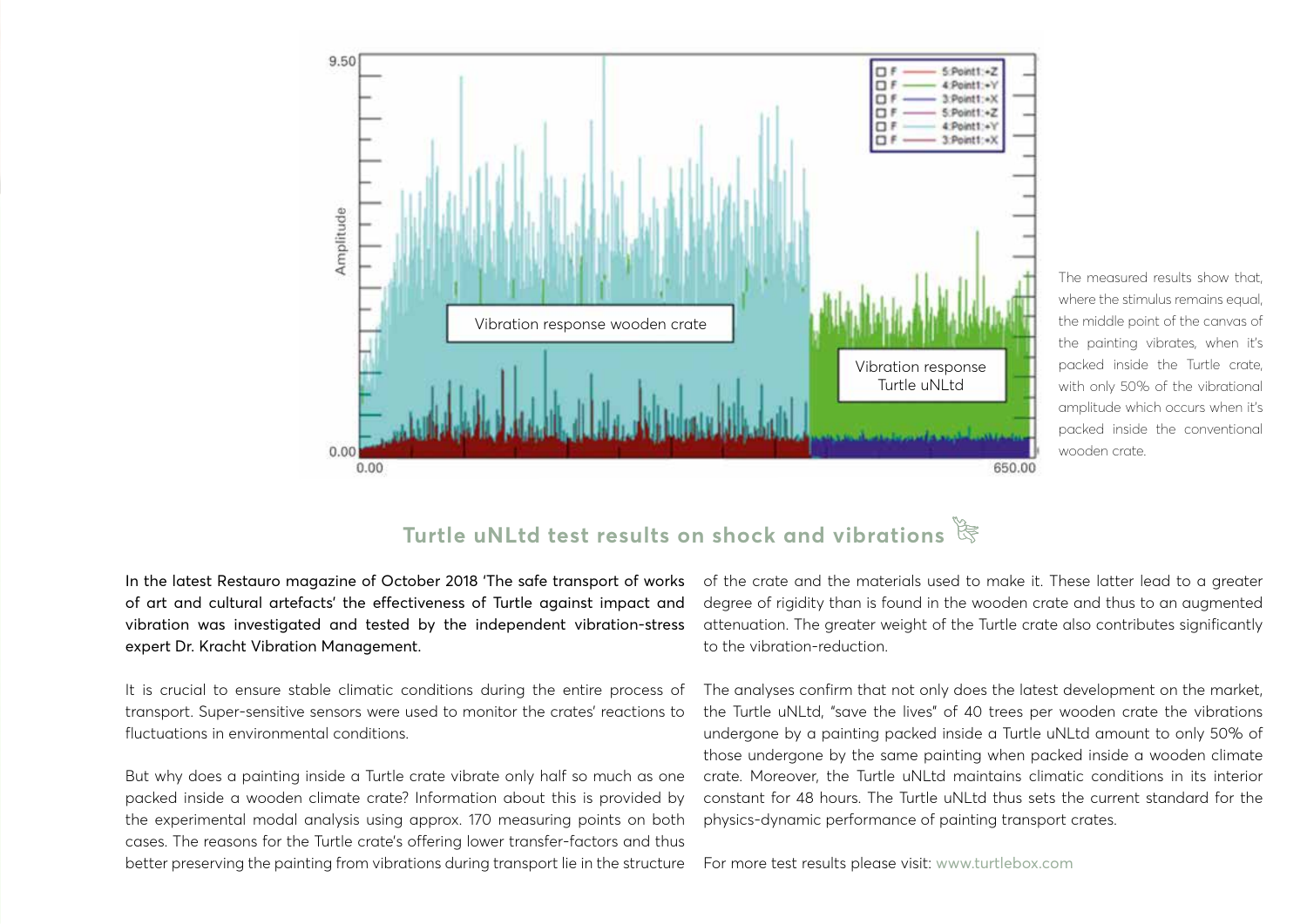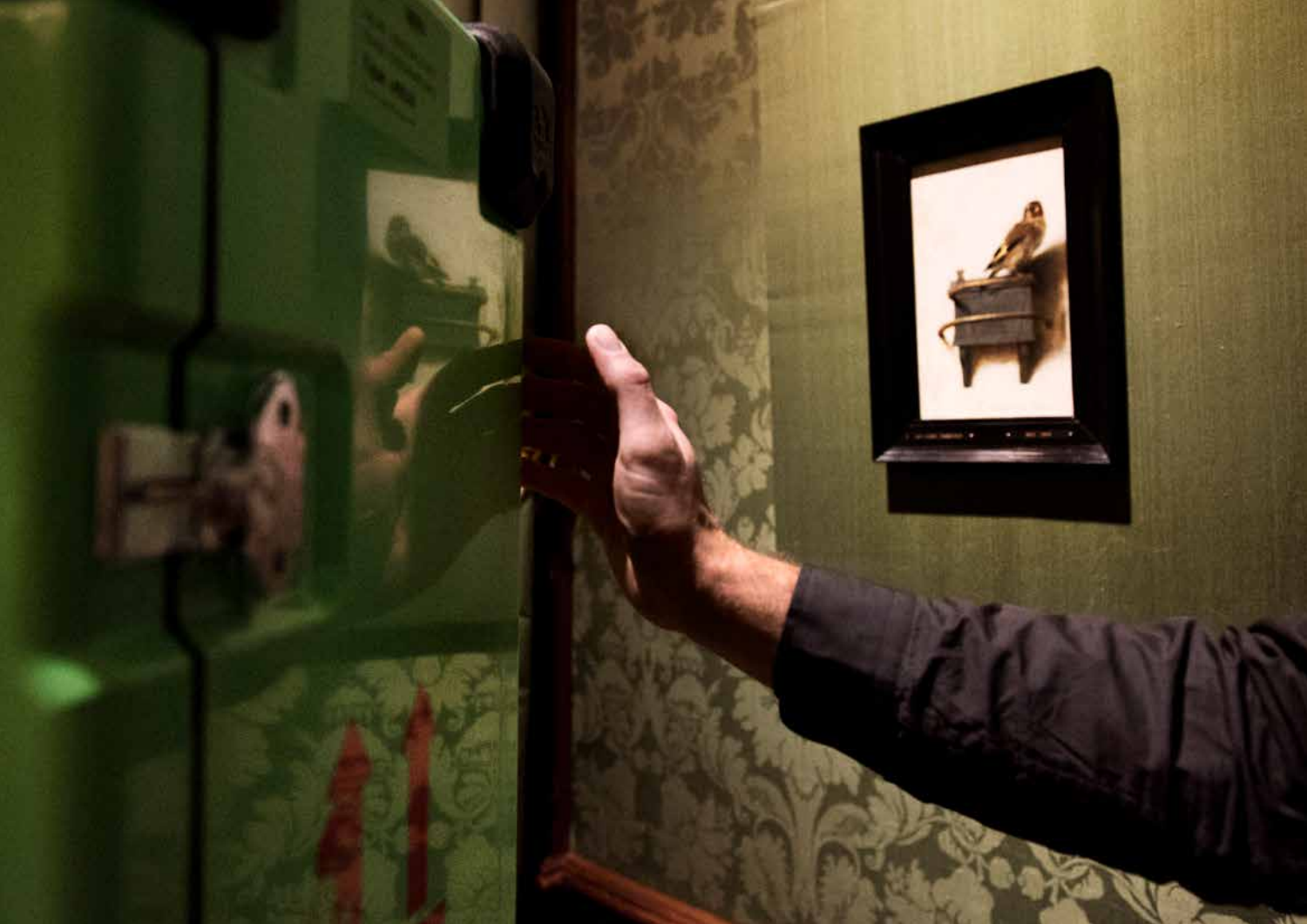# **1 2 3 4 5 6 7 9 8**

# **Construction**

## Construction of the Turtle uNLtd:

- 1. Plastic angle section to protect the foam in the crate interior
- 2. Insulating panels
- 3. Interior foam: polyurethane foam and Plastazote
- 4. Plywood panel made of birchwood coated with Velcro
- 5. Foam encasing the plywood panels
- 6. Insulating corner brackets
- 7. Crate made from high-tech compound materials with foam core
- 8. Nylon-HMPE sliding bolt
- 9. Protective rubber corner-pieces.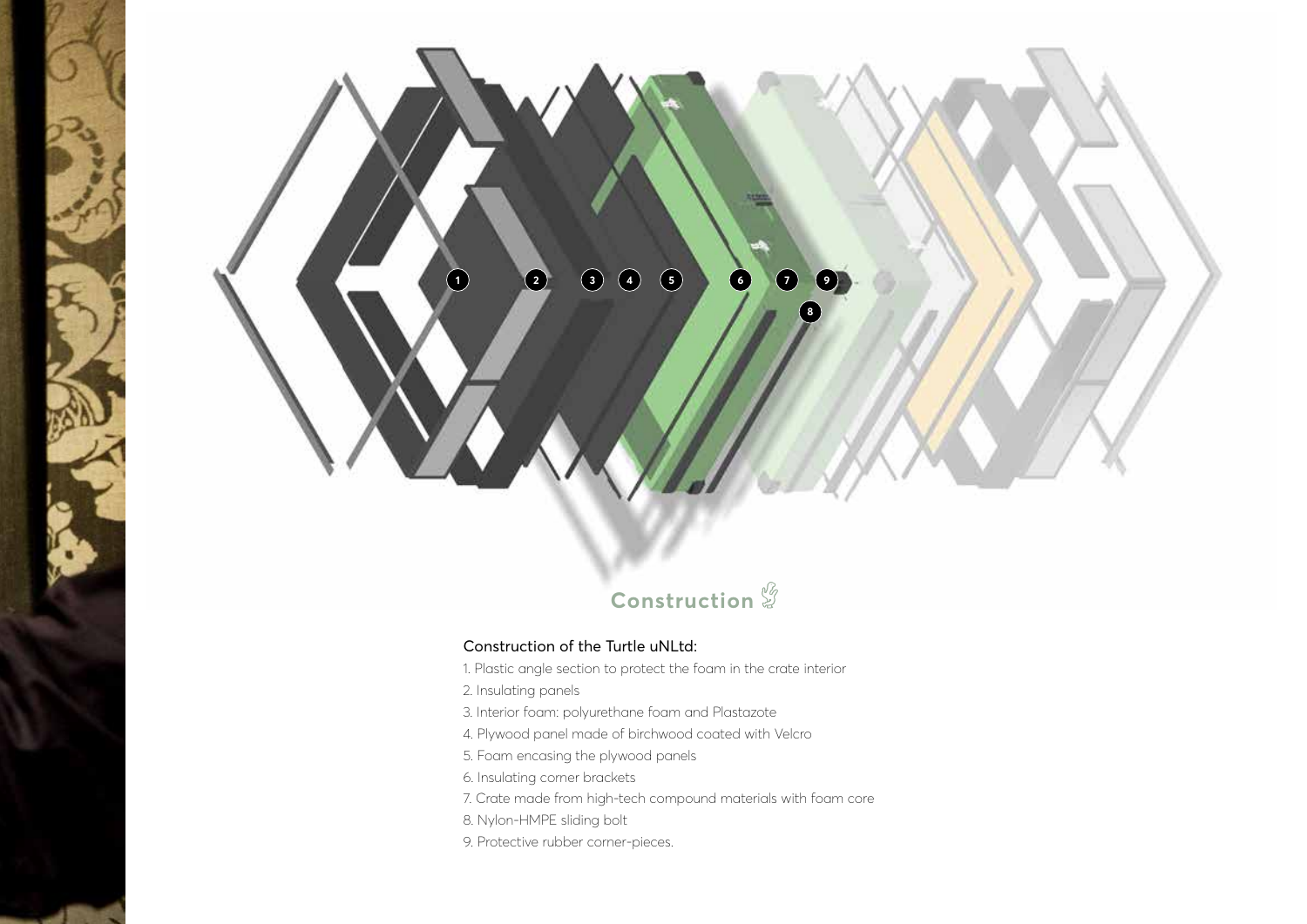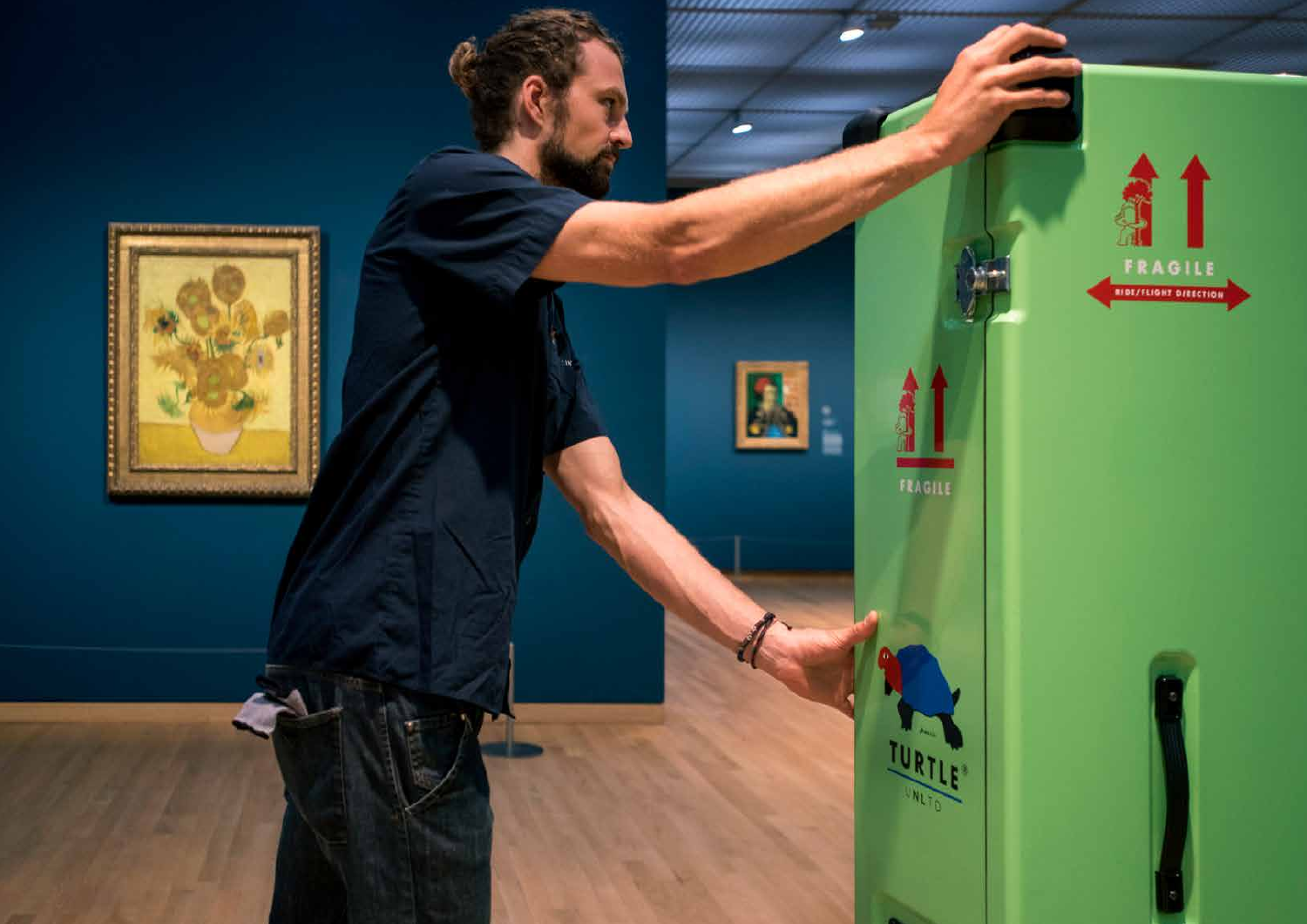

**Turtle lifespan 20 years** Turtle lifespan 20 years

# **How green is Turtle?**

It is our responsibility to offer a sustainable solution for the transportation of art and we are pleased to show that Turtle is capable of making a contribution.

The Turtle's service life is at least two decades. This means that for over two decades no separate wooden crates need to be made for artworks, saving more than two trees a year for each Turtle in use. The crate's insulation can furthermore be recycled after the crate has been written off, so the Turtle's ecological footprint gets smaller each time it is used.